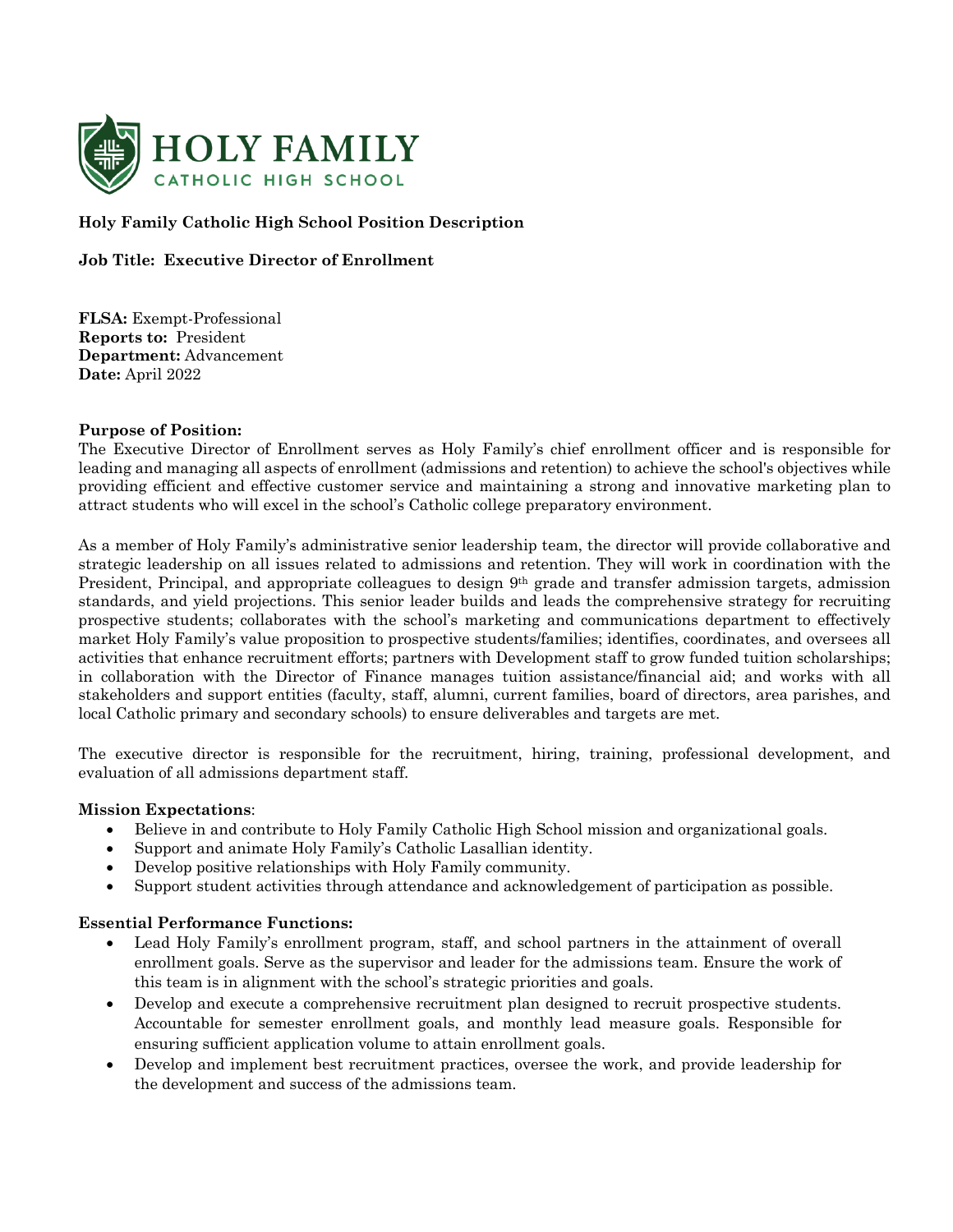- Collaborate with school staff, faculty, board members, school counselors, partner school principals, pastors, and media personnel in pursuit of attaining enrollment objectives and goals. Develop relations with professional, educational, church and community organizations.
- Design and execute effective recruitment/cultivation/outreach activities and events both on and off campus.
- Develop awareness of emerging strategies in marketing and recruitment. Establish and nurture strategic partnerships with Catholic (and other private) primary schools and home school associations to increase both campus visits and enrollment from these entities.
- Develop strategies to improve student conversion rates from prospect to matriculation using innovative and strategic approaches toward recruitment.
- Hire, direct, manage and evaluate the work activities of the admissions team. Maintain a positive, productive performance culture and ensure that the staff is made up of performance-motivated personnel.
- Collaborate with the President and Principal to ensure an efficient and effective working dynamic and communication flow between administration, faculty, counselors, and advancement staff.
- Partner with the marketing and communications team to ensure the communication flow is sufficient and continually developing.
- Engage the market, especially Catholic partner schools, homeschool groups, churches, and camps, as well as other relevant market development opportunities (e.g., the public education sector) personally as well as through the team.
- Evaluate Holy Family's admissions efforts, collect and analyze admissions statistics on a regular basis and identify trends that advise the institutional marketing strategy to be incorporated with the annual enrollment plan.
- Proactively communicate admissions statistics, including lead measures, along with a semester forecast monthly to the President and Principal. Provide a solution to resolve any anticipated shortfalls.
- Leverage technology to enhance recruitment efforts, identify and target prospects, improve communication and impact conversion rates.
- In association with the President and Principal, develop and implement all policies and procedures regarding Holy Family admissions; ensure that policies are compliant with admissions standards.
- Identify demographic trends and how they translate into tactics and new initiatives.
- Represent Holy Family at professional meetings and conferences.
- Maintain, monitor and report on inquiry, application, and enrollment statistics to identify enrollment trends for the purpose of maintaining appropriate enrollment levels. Ensure that any potential shortfalls are addressed early in the recruitment period.
- Evaluate other private high schools in the area to develop an awareness of their pricing, policies, and strategies to gain a competitive advantage.
- Partners with the Director of Finance and other appropriate parties in the management of Holy Family's financial assistant program and scholarship awards.
- Collaborate with all campus constituencies including but not limited to faculty, student life, athletics, facilities, and information technology to ensure attainment of recruitment goals.
- Supervise and participate in acceptance and processing activities.
- Abide by all school policies outlined in the Employee Handbook.

## **Other Professional Expectations:**

- Serves as a member of the Holy Family senior leadership team.
- Remain current on best practices in the field of admissions/enrollment management, researching and updating admissions practices, policies and technologies as needed.
- Assist with miscellaneous department duties as requested.